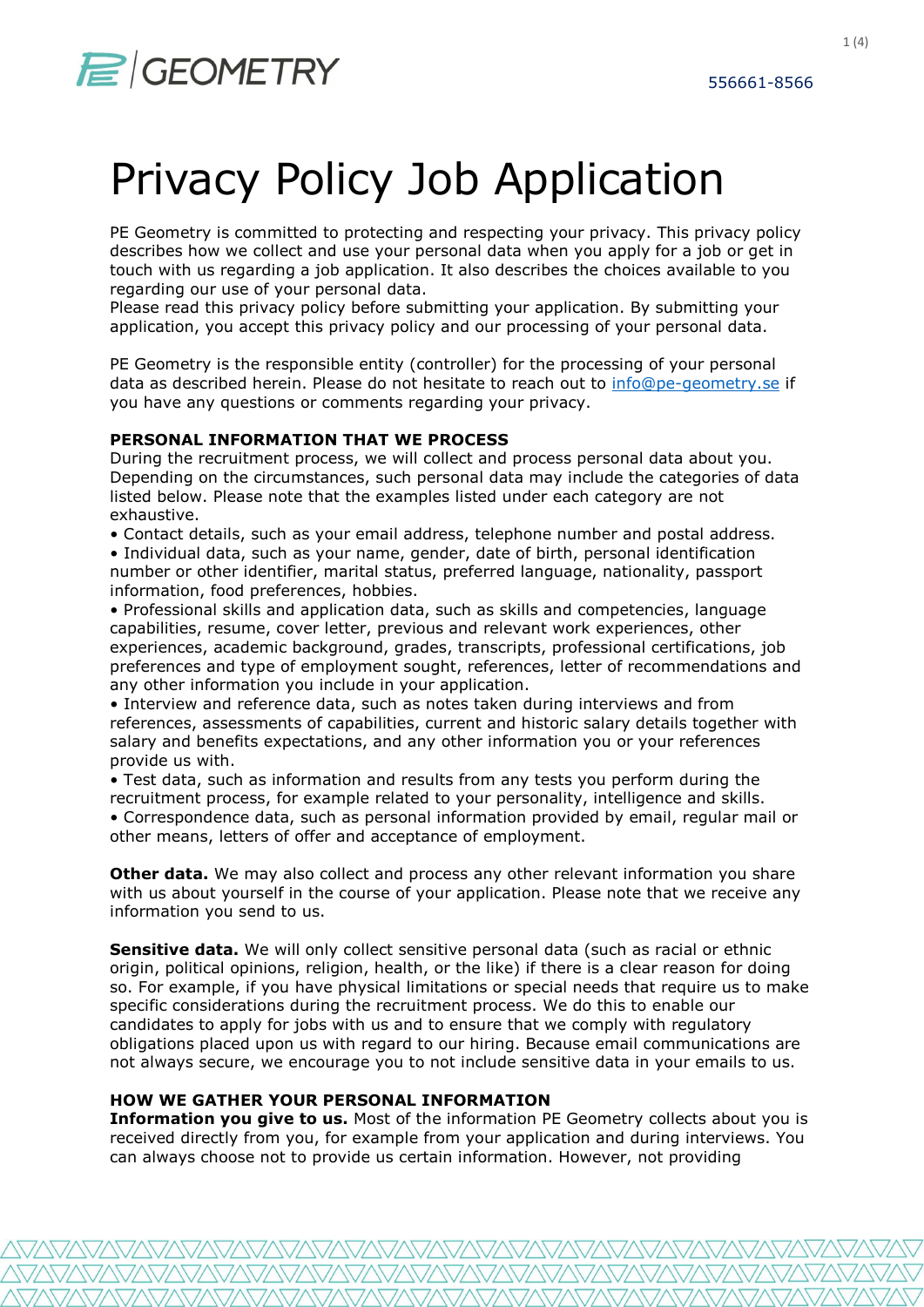

requested personal data may affect or prevent us from evaluating your application or consider you as a candidate.

Information we collect about you. PE Geometry may also collect personal data about you from third parties, such as professional recruiting firms, your references and prior employers. Sometimes we may also obtain personal data from publicly available sources, [such as your profile on LinkedIn, Facebook and other publicly available information].

## HOW YOUR INFORMATION WILL BE USED

PE Geometry will process your personal data in a conventional and regular recruitment manner. For example, we may need to process your data to enter into a contract with you regarding the employment. This also includes taking steps prior to entering into a contract with you.

PE Geometry also have a legitimate interest in processing your personal data during the recruitment process and for keeping records of the process. Processing data from job applicants allows us to manage the recruitment process, assess and confirm a candidate's suitability for employment and choose between candidates.

PE Geometry will process your personal data for the following purposes:

• To manage all aspects of the recruitment process. Your personal data will be used to manage your job application, to assess qualifications and evaluate performance in interviews and tests, determine eligibility for initial employment, including the verification of references, qualifications and performance.

• To communicate with you. Your personal data (e.g. your email and phone number) will be used to communicate with you before, during and after the recruitment process. For example, in order to schedule interviews and tests, provide you with feedback and inform you of other open positions at PE Geometry.

• To consider you for other positions. We may use your personal data to consider you for other positions than the one you are applying for, or for potential future roles. If you are not interested in any other positions, please reach out to us and let us know you wish to be excluded.

• To comply with legal obligations and legal process. We may need to process your personal data to ensure that we are complying with our legal obligations. For example, we need to check a successful applicant's eligibility to work in Sweden before employment starts. We may also need to process data your personal to respond to and defend us against legal claims.

• To manage your employment with us. In the event of your application resulting in the offer and your acceptance of a position at PE Geometry, the data collected will become part of your employment record and will be used for employment purposes, in accordance with our employee privacy policy.

### HOW WE SHARE YOUR INFORMATION

PE Geometry may share your personal information with our employees and other trusted parties, to the extent required to manage the recruitment process:

• Our employees. Your information will be shared internally for the purposes of the recruitment process, and to manage our daily business operations. However, we will restrict access to those of our employees who need it to perform their jobs, such as individuals performing administrative functions, HR and any other members of staff involved in the recruitment process.

• Group Companies. We may share your personal information with other group companies for purposes connected with your application or the recruitment process. • Service providers. We may transfer or share your personal data with suppliers and subcontractors that supply services to us which require the processing of your personal data. For example, third party service providers may provide us with recruiting software systems or assist us in the recruiting process, including interviewing, administering tests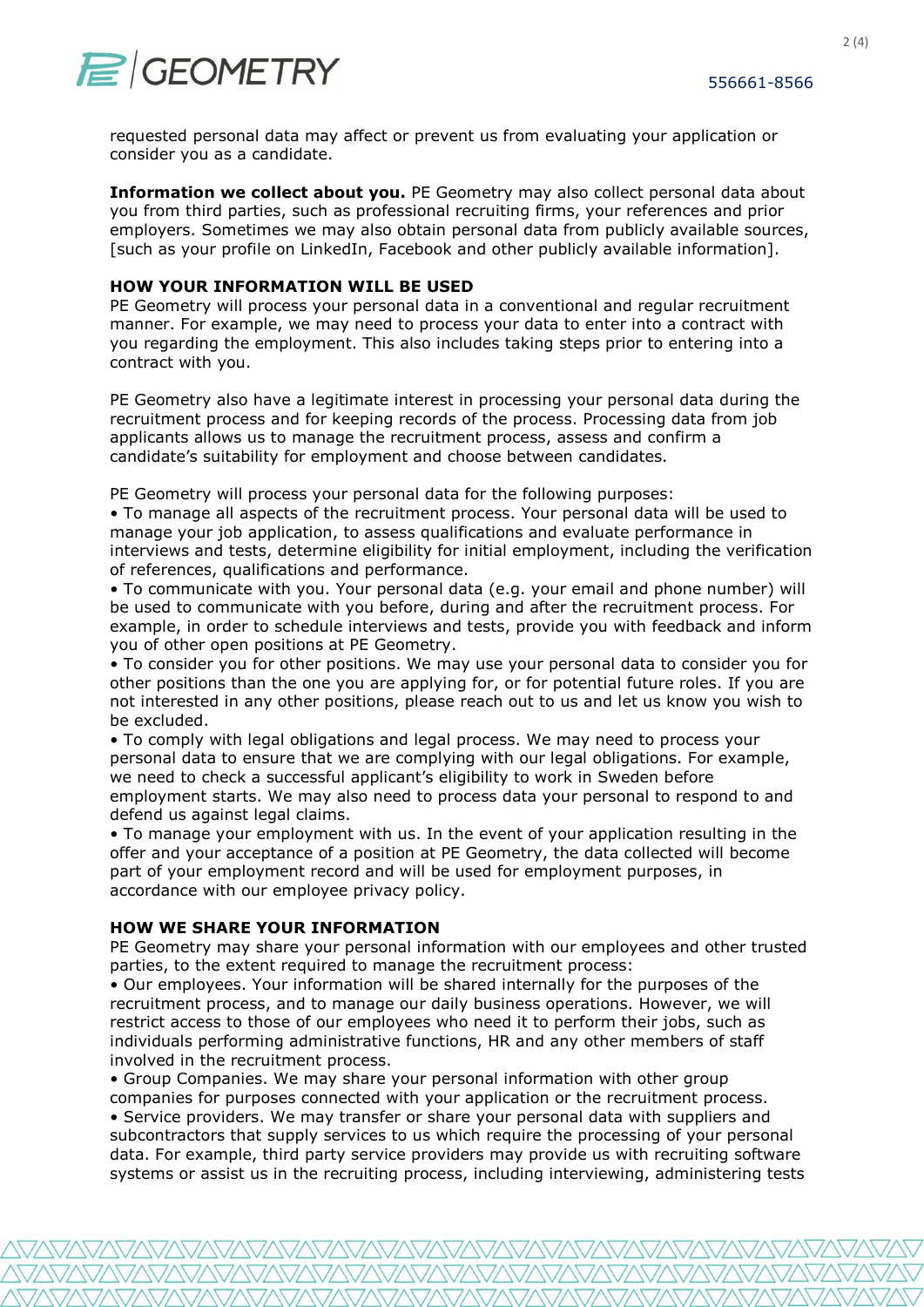

and evaluating candidates. We may also engage legal and other professional advisers. Please note that our suppliers and subcontractors are not authorized to use or disclose your personal data except as necessary to perform services on our behalf, or to comply with legal requirements.

• Legal purposes. Sometimes legal purposes may require us to share information about you, for example if required by law, legal process or to respond to lawful requests from law enforcement agencies, regulatory agencies, and other public and government authorities.

• Other parties. We may also share your personal information where you ask or permit us to. For example, we may share necessary information about you with the references you have provided, to make any necessary reference checks.

#### WHERE WE PROCESS YOUR PERSONAL DATA

PE Geometry always strives to process and store your data within the EU/EEA. However, your data may in certain situations be transferred to, and stored at, a destination outside of the EU/EEA territory.

Please note that privacy laws in countries outside of the EU/EEA may not be the same as, and in some cases may be less protective than, privacy laws in your country. PE Geometry will however take all steps necessary to ensure that adequate safeguards (for example, EU standard Model Clauses and Privacy Shield) are in place to protect your personal information and to make sure it is treated securely. You can contact us for information about the applicable safeguards.

## HOW LONG WE KEEP YOUR PERSONAL DATA

PE Geometry keeps your personal data only as long as necessary for the recruitment process. However, we may keep your personal data up to two years after the position has been filled. The reason for this it that we may need to show that the hiring process was non-discriminatory.

We may also keep and use your personal data for a limited period of time to consider you for potential future roles. If you are not interested in any other positions than the one you are applying for, please reach out to us and let us know you wish to be excluded. Your application will be saved for this purpose as long as you are considered an interesting candidate, but no longer than [six (6) months]. However, we may contact you to ask if you want to review and update your application to continue to be included in our pool of potential candidates.

If your application has been successful and you are hired, the data collected will become part of your employment record and will be used for employment purposes, in accordance with our employee privacy policy.

#### YOUR RIGHTS

• Right to object. You have right to object to processing based on legitimate interest. This means we may no longer process the personal data unless we can demonstrate compelling legitimate grounds for the processing which override your interests. You can always contact us for more information on the balance test that has been made. • Right to access and transfer your data. You have the right to request a transcript of

personal data processed by us, and additional information on how the data have been collected, processed, shared, etc. The first transcript may be requested free of charge. You may also be entitled to transfer your personal data to another controller.

• Right to rectification. You have the right to correct inaccurate or incomplete information about yourself.

• Right to erasure. You have the right to request that we delete personal data about you, for example if the data is no longer necessary in relation to the purposes for which it was collected or otherwise processed, or if there is no legal basis for processing the data.